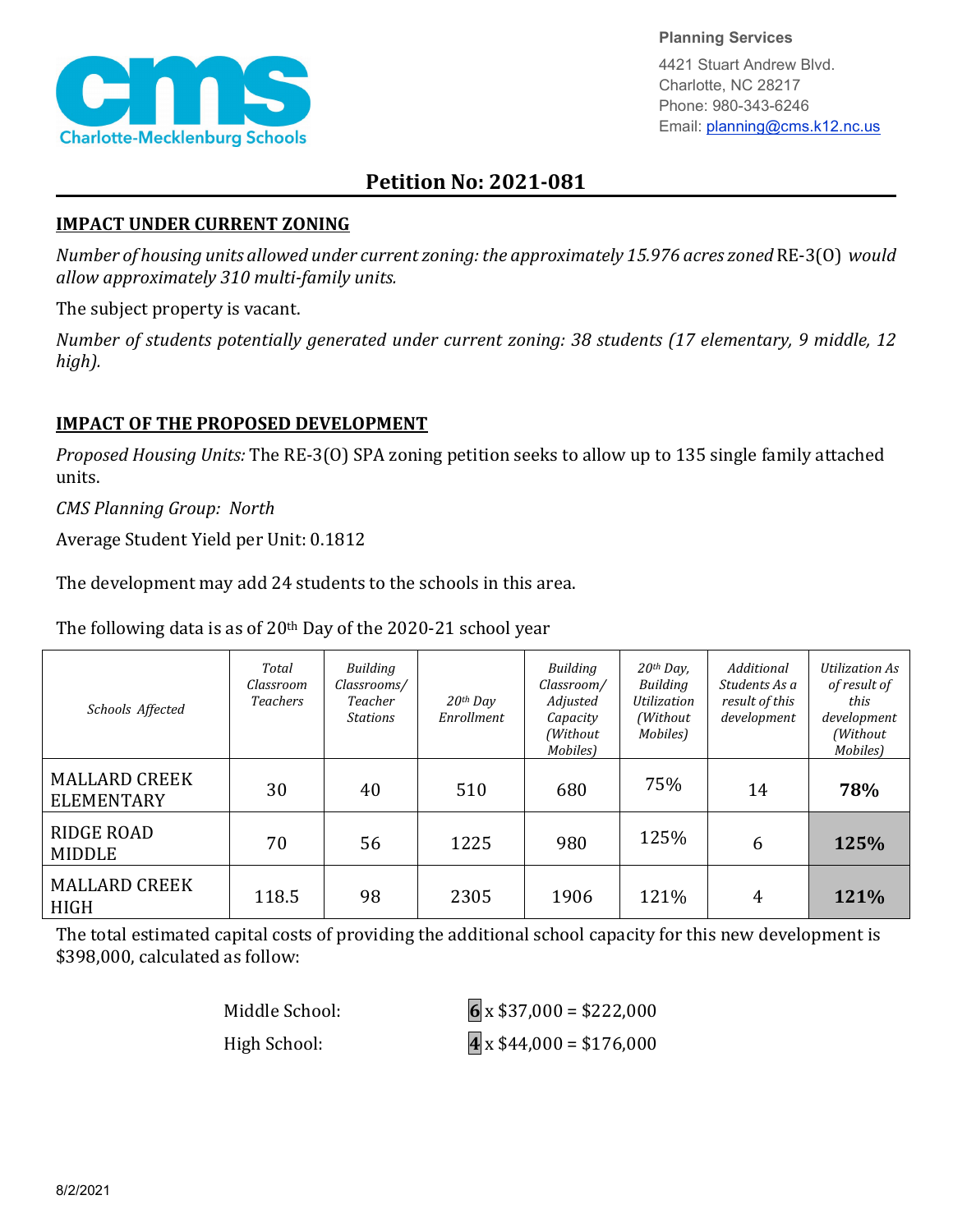

**Planning Services** 4421 Stuart Andrew Blvd. Charlotte, NC 28217 Phone: 980-343-6246 Email: planning@cms.k12.nc.us

### **RECOMMENDATION**

Adequacy of existing school capacity in this area is a significant problem. We are particularly concerned about a rezoning case where school utilization exceeds 100% since the proposed development may exacerbate the situation. Approval of this petition may increase overcrowding and/or reliance upon mobile classrooms at the schools listed above.

Applicants are encouraged to contact us in advance of their project submittals to inform CMS of their prospective impacts and discuss mitigation alternatives.

| <b>Planning</b> | $\omega$ june 2021 is 2000 statemes.<br><b>Petition</b> | Projected       | <b>Petitioner</b>                    | <b>Approval</b> |
|-----------------|---------------------------------------------------------|-----------------|--------------------------------------|-----------------|
| Group           |                                                         | <b>Students</b> |                                      | <b>Date</b>     |
| North           | 2018-116                                                | 3               | JDSI, LLC                            | 2019-01-22      |
| North           | 2018-115                                                | 42              | JDSI, LLC                            | 2019-02-18      |
| North           | 2018-134                                                | 39              | <b>HHHunt</b>                        | 2019-03-18      |
| North           | 2018-140                                                | 11              | Profile Management LLC               | 2019-03-18      |
| North           | 2019-010                                                | 111             | JDSI, LLC                            | 2019-04-15      |
| North           | 2018-132                                                | 33              | <b>Alliance Residential Company</b>  | 2019-05-20      |
| North           | 2018-128                                                | 16              | <b>James Poutier</b>                 | 2019-09-16      |
| North           | 2019-039                                                | 131             | Dependable Development, Inc          | 2019-09-16      |
| North           | 2019-061                                                | 35              | Davis Development, Inc.              | 2019-10-21      |
| North           | 2019-078                                                | 162             | <b>Charter Properties, Inc</b>       | 2019-11-18      |
| North           | 2019-032                                                | 74              | US Developments, Inc                 | 2019-11-18      |
| North           | 2018-092                                                | 32              | Contravest Development Partners, LLC | 2019-12-16      |
| North           | 2019-071                                                | 162             | FH 1524 Sunset Road, LLC             | 2019-12-20      |
| North           | 2019-072                                                | 104             | Ardent Acquisitions, LLC             | 2019-12-21      |
| North           | 2019-108                                                | 22              | J.S. & Associates                    | 2019-12-24      |
| North           | 2019-131                                                | 18              | <b>Red Cedar Capital Partners</b>    | 2020-01-21      |
| North           | 2019-137                                                | 16              | <b>Kinger Homes</b>                  | 2020-01-21      |
| North           | 2019-105                                                | 25              | The Greenstone Group, LLC            | 2020-02-17      |
| North           | 2019-151                                                | 37              | Longbranch Development               | 2020-02-17      |
| North           | 2019-144                                                | 22              | York Acquisitions, LLC               | 2020-03-16      |
| North           | 2019-157                                                | 35              | <b>ABP Development LLC</b>           | 2020-03-16      |
| North           | 2019-164                                                | $\overline{2}$  | PDAN Holdings, LLC                   | 2020-03-16      |
| North           | 2019-169                                                | 32              | <b>Thompson Thrift</b>               | 2020-03-16      |
| North           | 2019-181                                                | 9               | Woda Cooper Development, Inc         | 2020-05-18      |
| North           | 2020-008                                                | 10              | RK Investments Charlotte, LLC        | 2020-06-15      |
| North           | 2019-177                                                | 23              | <b>Encore Real Estate</b>            | 2020-07-20      |
| North           | 2020-012                                                | 34              | Bowman Sumner, LLC                   | 2020-07-20      |
| North           | 2019-160                                                | 83              | Meritage Homes of the Carolinas, Inc | 2020-08-10      |
| North           | 2019-168                                                | 41              | <b>Suncrest Real Estate and Land</b> | 2020-09-21      |

In the North Planning Group, the projected student impact from approved rezonings from July 2018 to June 2021 is 2053 students.